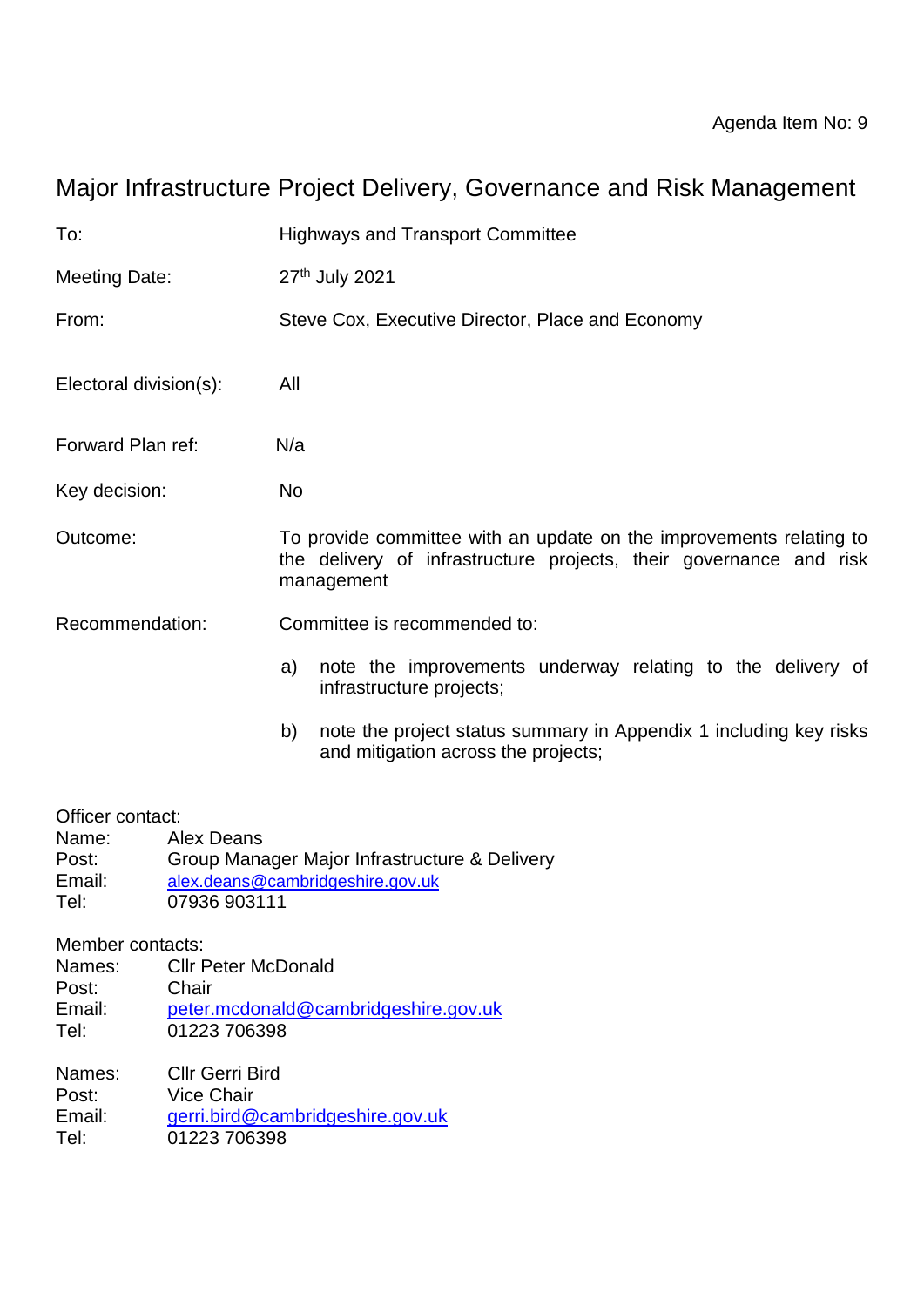## 1. Background

- 1.1 Cambridgeshire County Council (CCC) has continued to be successful in attracting funding for long standing and ambitious projects to support sustainable growth. This has created a significant forward programme of capital projects. Highways are currently commissioning highways works in excess of £50million annually including the annual highways capital delivery programme.
- 1.2 During the summer of 2020 an internal review of Highway Capital Delivery was commissioned to understand the effectiveness of capital programme management and the overall control environment. Initial findings led to consideration as to common themes where project design and delivery could be enhanced. Additional projects have more recently been investigated, as to any recurring themes and the governance and oversight required.
- 1.3 The reviews highlighted the significant programme of work being delivered, and the scale of the forward programme and multimillion pound projects that include new roads, bridges and ambitious schemes to transform how people travel. The expectations for expeditious delivery, the complexity of multiple stakeholders and varied funding arrangements require talented teams, the broadest support network of specialist consultants and delivery mechanisms, and clear processes from inception to completion.
- 1.4 The review underlined the importance of continuous improvement to the skill base of teams involved in project delivery, how teams are aligned and grouped, and the best ways to maintain the energy and support to staff to overcome scheme complexities.
- 1.5 As part of the review a Group Manager was appointed in October 2020 being a qualified civil engineer with significant experience of programme and major project delivery. They are now providing direct expertise leading a programme of major projects, including developing project teams and resources in light of new and the ever increasing demands of projects and funding commitments. The role includes chairing a range of Project and Programme Boards sitting above all the projects to ensure visibility of what is being developed and delivered.
- 1.6 In October 2020 a task and finish team of experts was formed led by the newly appointed Group Manager. The group, named the "Project Assurance Group", was formed of permanent, interim and consultant resources with the relevant expertise relating to project management, forms of contract, procurement and financial control as well as internal audit. The group have met regularly since its inception, identifying areas for improvement relating to all aspects of project delivery and control.

### 2. Main Issues

- 2.1 Delivery of capital programmes has been an Officer led process that relies on Members approving projects as they are presented for consultation, and later prior to construction.
- 2.2 Consistent and sustained project delivery depends on a control environment which includes the key elements that must mutually support each other but also create constructive challenge to understand and manage risk and ensure the best possible outcomes and value for money.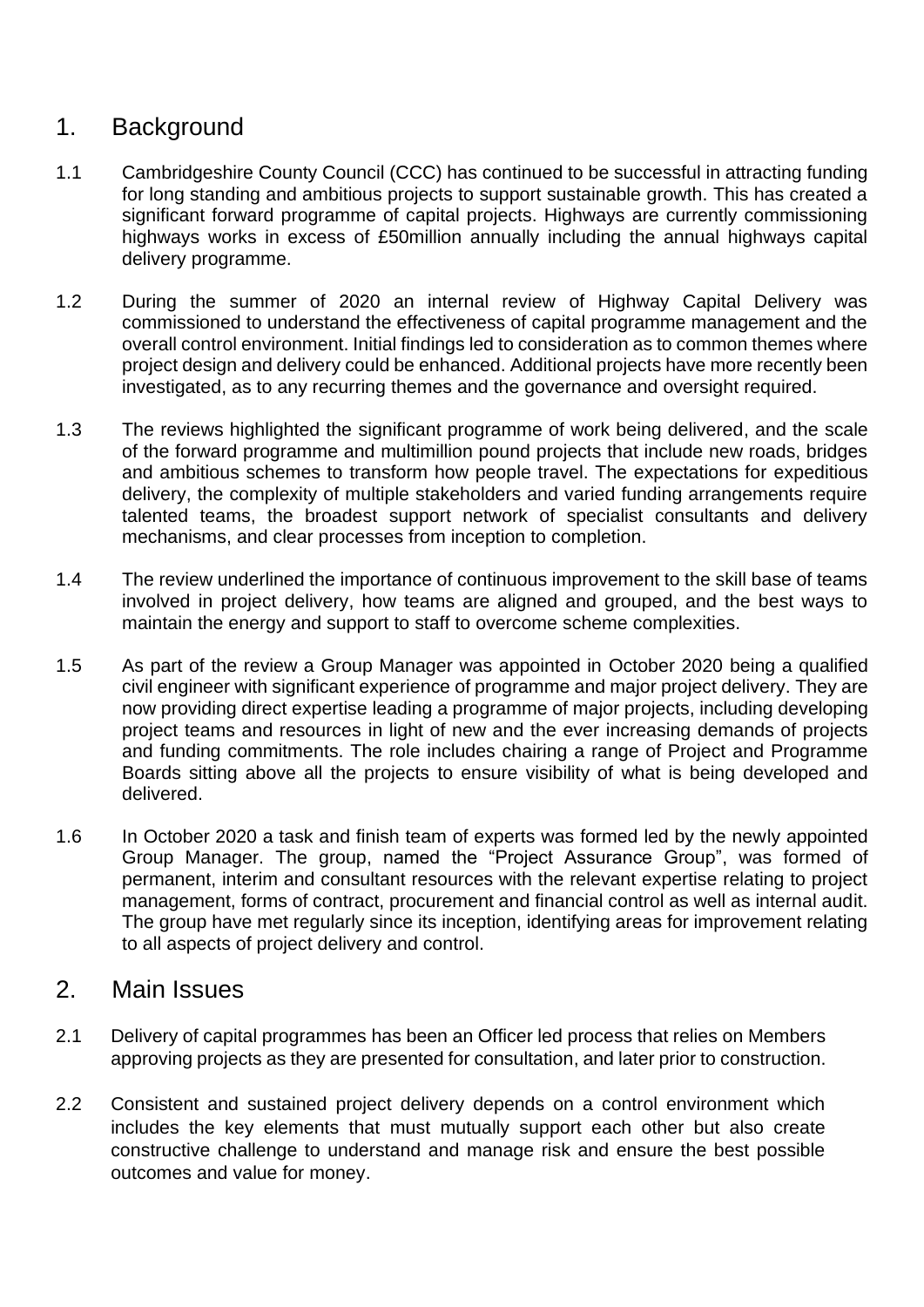- 2.3 The review of project design, development, delivery and control from the Project Assurance Group in 2020 identified three key areas for improvement:
	- a) strengthen systems and processes to provide an appropriate control environment
	- b) supporting change in managing successful teams and projects
	- c) project reporting and risk management
- 2.4 This was central to, and reflected in the Place and Economy staff consultation and restructure scheduled to come into effect in July 2021 having three critical foundations:
	- 1. Putting in place the senior leadership to drive and deliver services over the period
	- 2. Strengthening our systems
	- 3. Supporting successful projects and teams

#### **Senior Leadership**

- 2.5 Under the new Place and Economy structure delivery of projects will be led by an Assistant Director Project Delivery being a new role. Services under the new role include:
	- a. Delivery of major projects formerly delivered within Major Infrastructure Delivery (MID)
	- b. Delivery of Local Highway Improvement Projects
	- c. Delivery of Road Safety Projects
	- d. An expanded Project Management Office providing control, reporting and support to compliant and consistent project and programme delivery for projects across the Place and Economy Directorate
	- e. The Contracts and Commissioning function
- 2.6 This new Project Delivery service will create a robust focus on the areas previously identified for improvement. The service will lead, operating as a centre of excellence for project delivery. From inception to design, development and delivery, Cambridgeshire will address the changes to programme and cost that impact on major schemes and significant programmes of work. Project Teams will benefit from defined leadership to build what is affordable, and manage the delicate balance across community expectation and Member ambition.
- 2.7 By their nature many projects are complex. From major infrastructure projects, to adjustments to make the networks safer or local highway improvements that communities need to make better use of the existing network, the service will be clear on what can be delivered within budget and to programme. On appointment the new Assistant Director Project Delivery will direct and oversee ongoing improvements to the in-house capacity and supply chain support for leading these projects, with control of the contracts and commissioning function within their service.
- 2.8 The Assistant Director Project Delivery will report into a new role being the Director of Highways and Transport that is now solely focussed on the needs of Cambridgeshire County Council.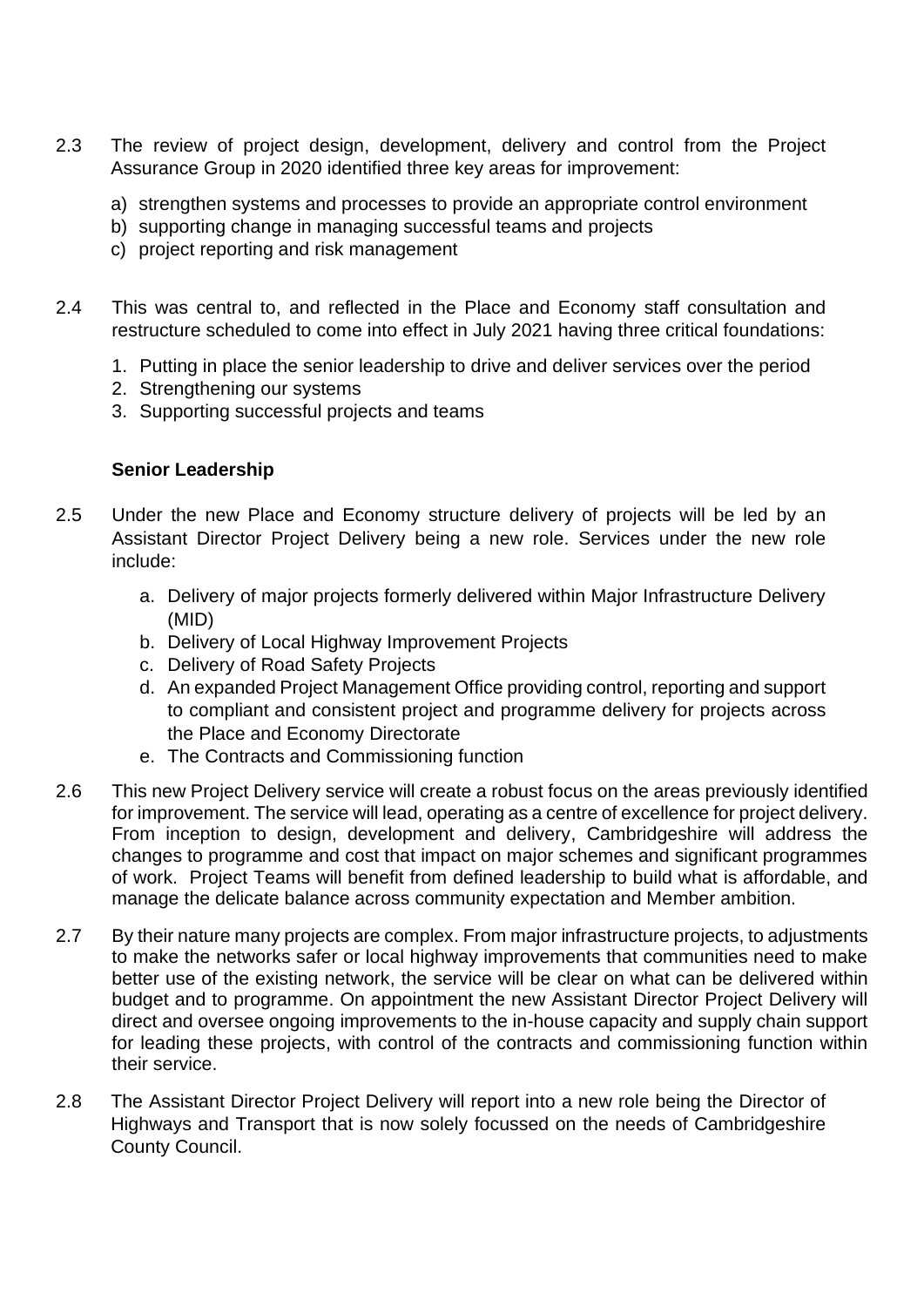#### **Systems and Processes**

- 2.9 The review highlighted the key areas listed below, including an update of the improvements now in place and being refined:
- 2.10 **Project Governance –** A governance organogram has been produced provided at Appendix 1, supported by a 'Governance for Infrastructure Projects' user guide. These governance arrangements are being introduced across all projects, ensuring compliant and consistent governance across projects. Those involved with delivery of major projects now understand their responsibility, accountability and delegated authority relating to delivery of infrastructure projects Which is underpinning the roll out of more transparency and increased accountability.
- 2.11 **Project Gateway Framework** A project gateway process and an accompanying user guide for project managers has been developed and is being introduced across all projects. All projects will be required to satisfy a series of gateways ensuring effective project management based on Prince 2 project management, leading to greater transparency of decision making within the project as well as oversight for management and support colleagues such as finance and procurement. The gateway process is summarised at the bottom of Appendix 1 which identifies the eight gateways from project inception to delivery.
- 2.12 **Project Tracker** This is an existing system providing process and project oversight to deliver a picture of progress and service performance for all projects focussing around cost control via monthly reporting. This tracker has been enhanced to create a clear and effective project reporting focussing on finance and corporate reporting to the Capital Programme Board. During 2021 the content is scheduled to migrate to MS Project Online and Power BI, detailed below, which will enhance project management and reporting, with all information being held digitally in a single place. The Project Tracker will be phased out during the current financial year, as financial reporting is fully embedded in the new systems.
- 2.13 **MS Project Online & MS Power BI** Highways and Transportation teams are early adopters of these systems as a corporate programme management IT system to improve project programming, delivery, control and reporting. The Project Delivery service is the corporate lead, and the systems are being adapted and refined based on the needs of the service. Both are recognised systems aligned with best practice and will ensure all aspects of projects are captured and reported, reliant on live project updating by Project Manager and others involved with project delivery and project oversight.
- 2.14 **Financial Control** Projects require financial transparency and cost control at all project and programme levels and gateways. Projects and programmes across the service are being reviewed by commercial expertise, resulting in re-baselining of cost (where necessary) and improved control and reporting mechanisms implemented. Forward forecasting of project costs has been a common area of concern, which is being improved with strong interplay with fully costed risk registers and accountability at each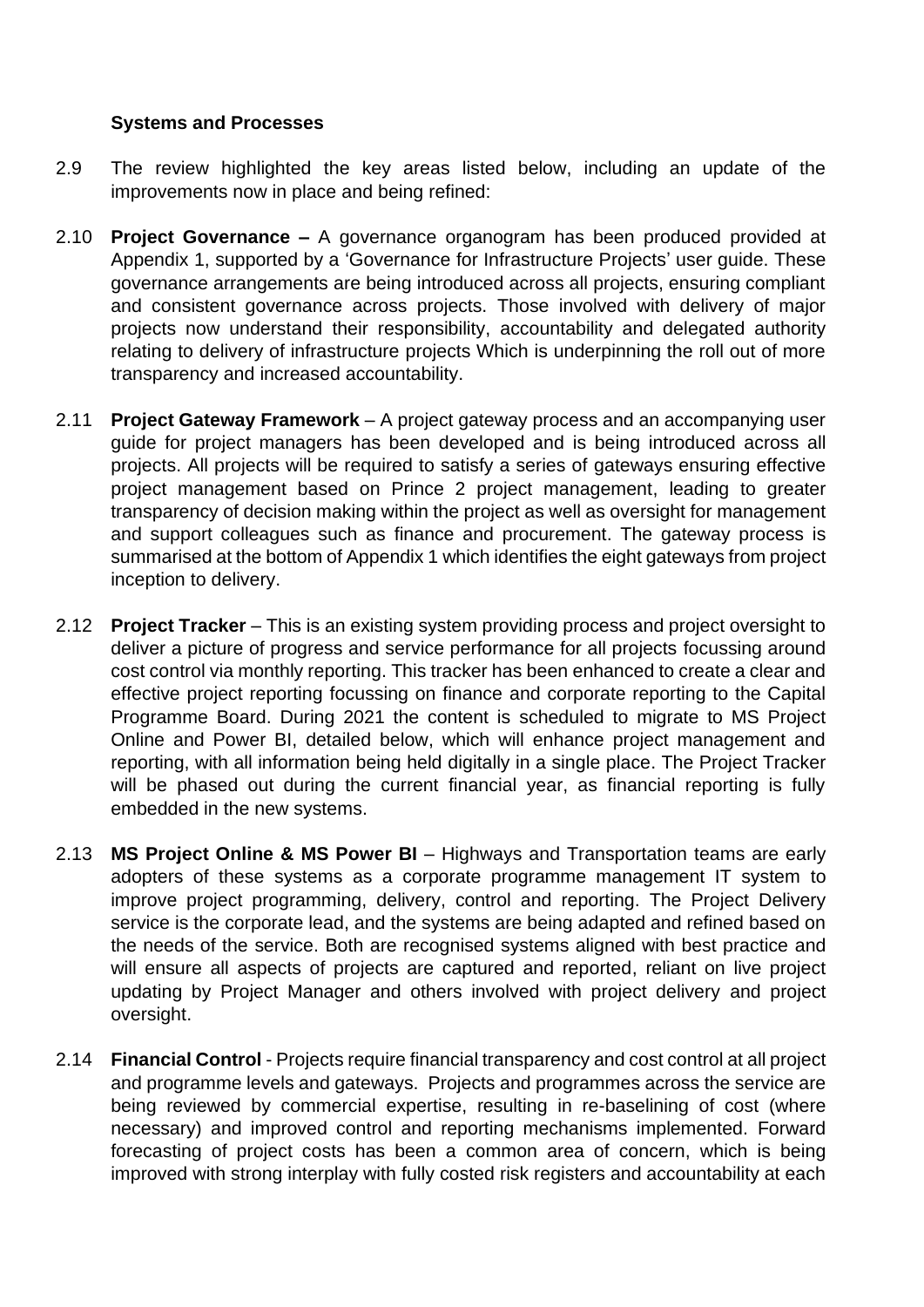gateway for the project to proceed. Compliance with Financial Regulations, accountability and delegations for decision making will be a key feature of improving project delivery.

2.15 **Procurement & Contract Management**- Through the Highways Term Services Contract, Milestone Infrastructure (formerly Skanska) will remain central to project delivery. However, they will no longer be the automatic route for design and construction services. The optimum route for project delivery including quality and Value for Money will be considered as part of the gateway process and decisions relating to provision of design, specialist consultancy and construction services will be made using the full range of options available to project managers. The Procurement Choices that currently are available to Project Team and Project Managers are shown in Appendix 2. The Joint Professional Services Framework was put in place in 2021. Project Delivery will assess its pipeline of projects, and delivery requirements over the 3-5 year horizon, ensuring that it shapes the market and procurement options are broadened, ensuring timely and efficient project delivery focussing on both quality and value for money.

#### **Supporting change- "Managing Successful Teams and Projects"**

- 2.16 The Project Assurance Group, working with Learning and Development and Human Resources colleagues identified the nature and extent of change required to ensure effective, compliant and timely delivery of projects.
- 2.17 In response, a change programme has been developed titled "Managing Successful Teams and Projects". The training programme includes one to one coaching over eight weeks as well as the delivery of five Training Modules delivered weekly being:
	- a) Module 1 Governance & Project Gateway Frameworks
	- b) Module 2 Project Tracker, MS Project and Power BI
	- c) Module 3 Financial Control, Processes & Accountability
	- d) Module 4 Commissioning, Procurement & Contract Management
	- e) Module 5 Managing Teams with Resilient Agility
- 2.18 Key staff involved in delivery of infrastructure projects across Place and Economy are going through the programme in a series of cohorts, and a light version has been delivered to interims and consultants, to ensure they are also complying with the improved and emerging requirements relating to project delivery, governance and control.

#### **Project reporting and risk management**

2.19 As detailed in Appendix 1, the Governance Organogram, the control environment requires that all projects and programmes are regularly reported to finance, corporate (Directors) and Members. The organogram also references the Member Advisory Groups that will operate on some projects. These measures ensure appropriate and timely updates, determined early in the life cycle of the project.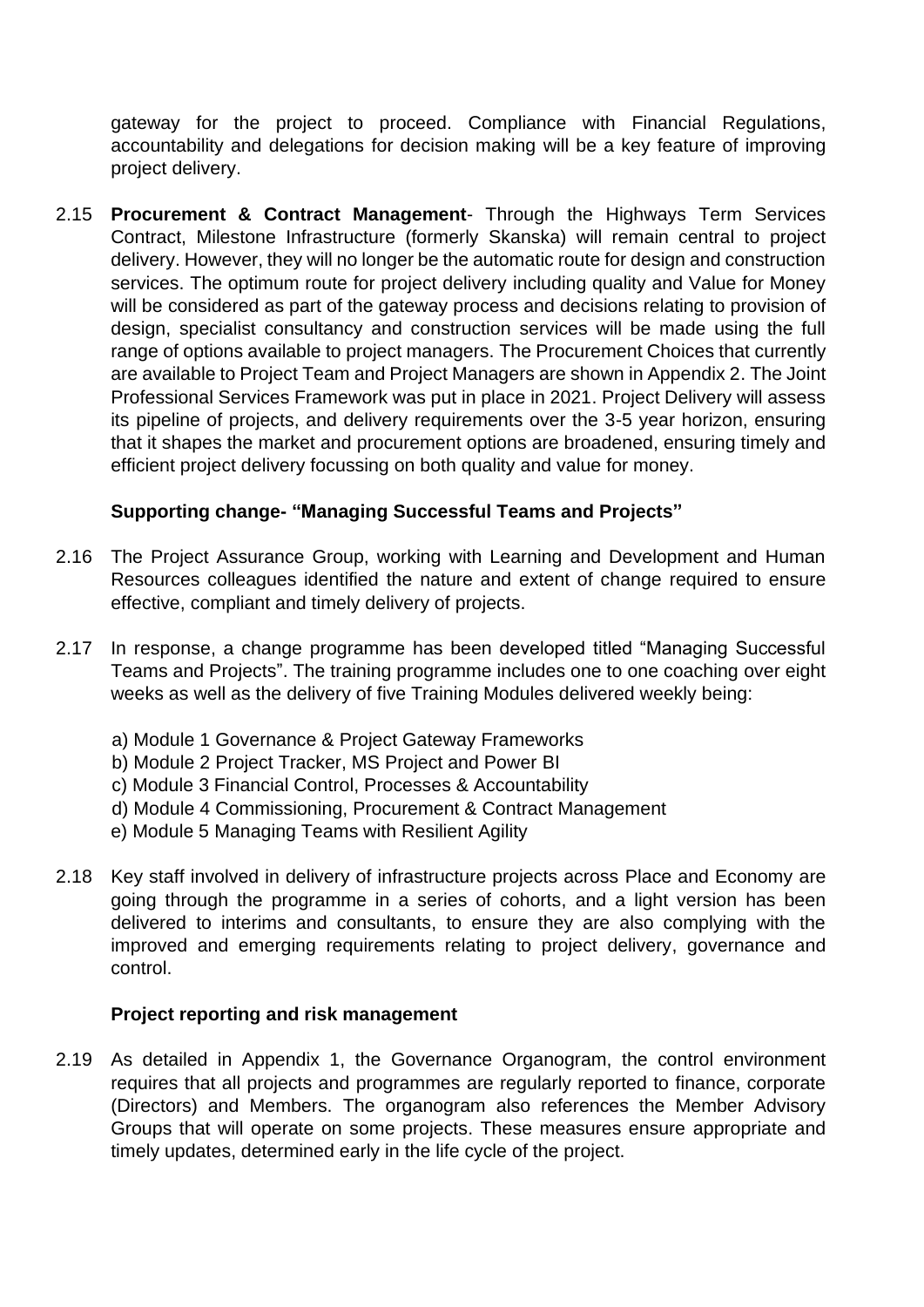- 2.20 The Project Management Office (PMO) function relating to project delivery is being enhanced and expanded to provide support and assurance for project delivery across the Place and Economy Directorate. The demand on the PMO service is high as projects are formalised into the 8 gateway project life cycle, and migrate into the Power BI programme management software. The PMO continue to offer support and training and one to one support to all those involved with project and programme delivery across the Place and Economy Directorate.
- 2.21 Although there are eight gateways identified in a project's lifecycle committee approval at all of the eight gateways would lead to substantial delays and additional costs to delivery of projects. It would also lead to challenges with time compliance associated with contractual obligations on the Employer. Therefore, to balance efficient and timely delivery of projects and adequate Member control and oversight, approval at the following three gateways by committee Decisions to proceed to the subsequent gateway in a project lifecycle was approved at the  $9<sup>th</sup>$  March 2021 committee.
	- a) Gateway 2- commence consultation
	- b) Gateway 4- approve the preliminary design
	- c) Gateway 6- allow construction
- 2.23 Aligned with the migration of projects onto the new systems associated with project management detailed earlier in this report, highlight and summary reports will evolve in the future be generated from the systems MS Project Online and Power BI, which will be maintained on a "live" basis by all those involved with project delivery. This will ensure an accurate picture of all projects is available at all times where risk arising can be immediately notified, assessed and mitigated.
- 2.24 Appendix 3 has been produced from a snapshot dated the 18 June 2021 to provide clear and concise visibility of the projects being managed within the new Project Delivery service listed in alphabetical order. The projects have been risks assessed relating to the following categories: Design; Land; Budget; Programme; Procurement and Delivery. In addition to the categories projects have been given an overall project status of High Risk (H), Medium Risk (M) and Low Risk (L).

The criteria for the risk rating of projects is proposed as:

- a) Low Risk (L) no or minor issues being manged under existing project resources and controls
- b) Medium Risk (M) a risk that is being managed under existing project controls but is not considered to risk the overall project in terms of programme, budget or outcomes
- c) High Risk (H) a risk that has the potential to put the project programme and/or project budget at risk or the project failing to deliver its agreed and expected delivery outcomes. Intervention and mitigation will be underway by the respective Project Team to reduce the risk and re-align the project to programme and cost or rebaseline the project where this is not possible.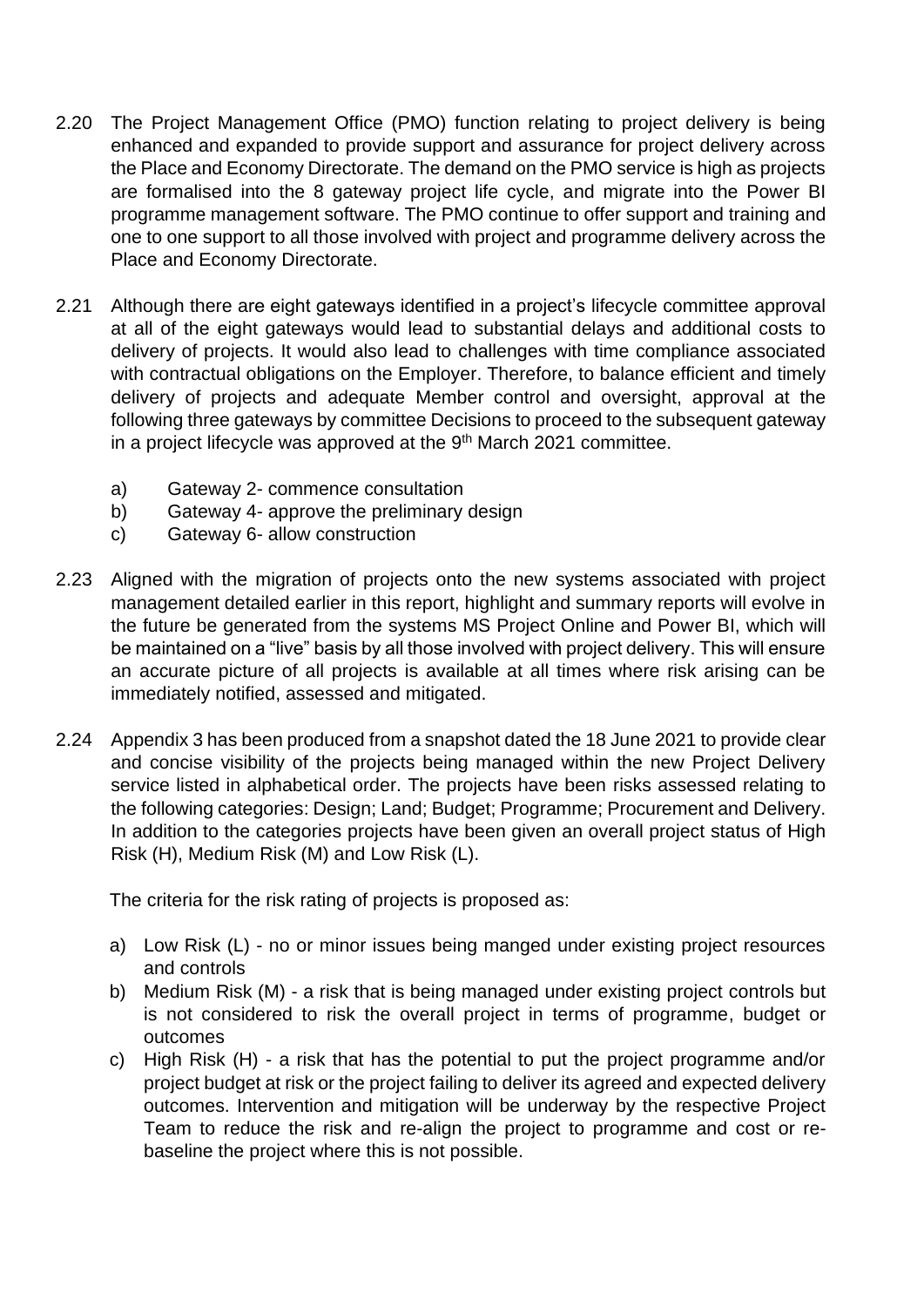- 2.25 Comparison of the data from the  $9<sup>th</sup>$  March 2021 committee report when this was first reported to the committee, against data captured from 18<sup>th</sup> June 2021 for this committee report is provided in Appendix 4.
- 2.26 The three project listed below have been completed to programme, budget and agreed project outcomes, and have been removed from the summary table in Appendix 1.
	- 1. Fenstanton Fenlane Busway
	- 2. Hardwick Path
	- 3. Washpit Lane Non Motorised User Route from Programme One
- 2.27 The projects listed below are being developed and migrated into the Project Delivery service and Power BI with emerging governance, control measures, risk management, reporting mechanisms and project assurance, now captured in Appendix 1 shaded grey for identification purposes:
	- 1. Boxworth to A14 NMU2
	- 2. Buckden to Branston NMU2
	- 3. Chisholm Trail Coldhams Common Package Part B
	- 4. Girton Footpath 4 & 5 Upgrade NMU2
	- 5. Hilton to Fenstanton NMU2
	- 6. Huntingdon railway station to Alconbury Weald NMU2
	- 7. Huntingdon Road ajd to Girton College NMU2
	- 8. March Future High Street Project
	- 9. March Northern Link Road
	- 10.March Pedestrian & Cycling Strategy Projects
	- 11.Paxton to St Neots NMU2
	- 12.Spencer Drove Soham- access to Arts Centre
	- 13.St Ives Transport Study Programme
	- 14.St Neots Future High Street Transport Programme
	- 15.Swavsey Cambridgeshire Guided Bus link- maintenance track
	- 16.Wood Green A1198 to Godmanchester NMU2
- 2.28 The headlines from data comparison provided in Appendix 4 are:
	- 1. Three projects have been successfully completed to cost, programme and project outcomes.
	- 2. The number of projects now being managed with appropriate governance, control, risk management, reporting mechanism and assurance have increased from 27 to 39 projects, being a 44% increase.
	- 3. In terms of the projects with High Risk category ratings:
		- I. Projects with significant design issues have reduced from 7% of projects to no projects with significant design issues.
		- II. Many projects require land acquisition or land agreements which require negotiations to avoid timely and costly CPO procedures. Projects with significant land problems that are likely to prevent or delay project delivery have been halved from 15% of projects to 8% of projects.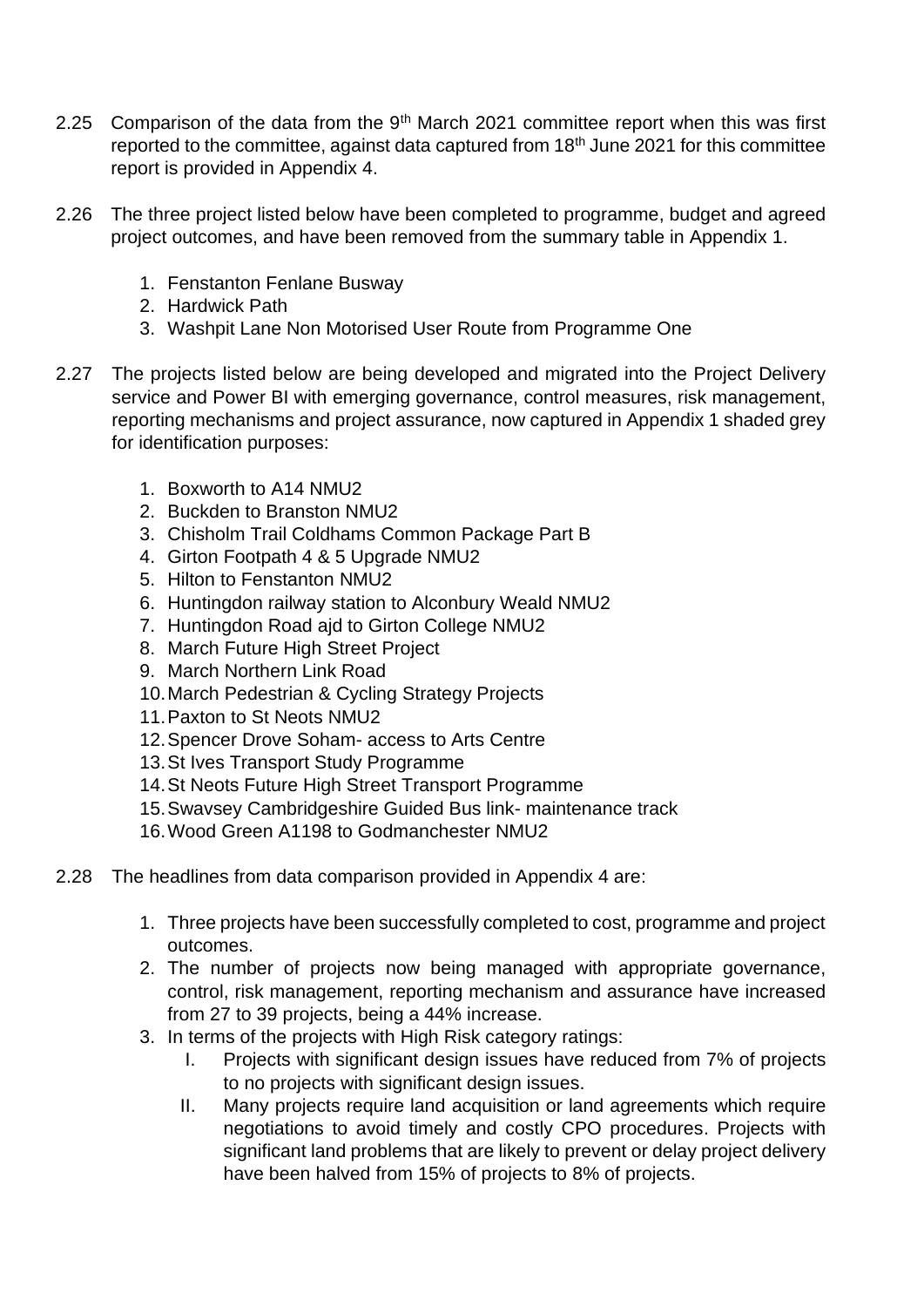- III. Delivering projects within the terms of funding agreements and approved budgets is a key challenge for project delivery across the programme as many budgets are set very early in the project life cycle. Projects that have significant budget and cost challenges has reduced by one third from 30% to 21% of projects.
- IV. Maintaining the project programme to community and Member expectations can be challenging with various project complexities. Projects with significant risk over their programme have halved from 26% to 13% of projects.
- V. Procurement and commissioning of services to develop and deliver projects is reliant on many factors including performance of key partners, consultants, contractors and supply chain partners. The market is particularly challenging currently due to material and resource pressures from the pandemic, Brexit and government projects such as HS2 absorbing talent. However despite these challenges, projects with significant challenges over delivery have halved from 26% to 13% of projects.
- VI. The number of projects that have an overall High Risk rating with intervention underway are five from the 39 projects. This is a reduction from 30% to 13% of projects that are rated as High Risk.
- 2.30 This data demonstrates that despite many new projects being transitioned into the new project management and control mechanisms over the last four months, performance has been considerably improved across all areas of project delivery since the 9th March 2021 committee report.
- 2.31 The common issue relating to the five High Risk projects primarily relates to being unable to deliver the projects within the allocated budget/funding agreements which was set at project inception. Intervention is currently underway as a service priority assessing a range options including design changes, descoping, alternative procurement routes to deliver the projects within the allocated budgets, and/or to seek new funding opportunities to make up the shortfall.
- 2.32 Market pressures including inflationary, Brexit, the pandemic, government infrastructure and a buoyant housing market appear to be increasing pressure on resources. Materials, especially where these are imported, are seeing vast cost increases and significant delays. This has been compounded by the impact of the Suez canal blockage earlier this year. There is also a notable increase in the number of deliveries stuck in ports, such as Harwich and Felixstowe, with insufficient UK HGV drivers to move containers and the material they hold. This is impacting construction projects both across the UK and regionally. This is generating impacts across the sector which is likely to start impacting Cambridgeshire projects including:
	- 1. Unfunded price inflation of projects from when provisional costings were undertaken;
	- 2. Impact on Target Cost with higher prices;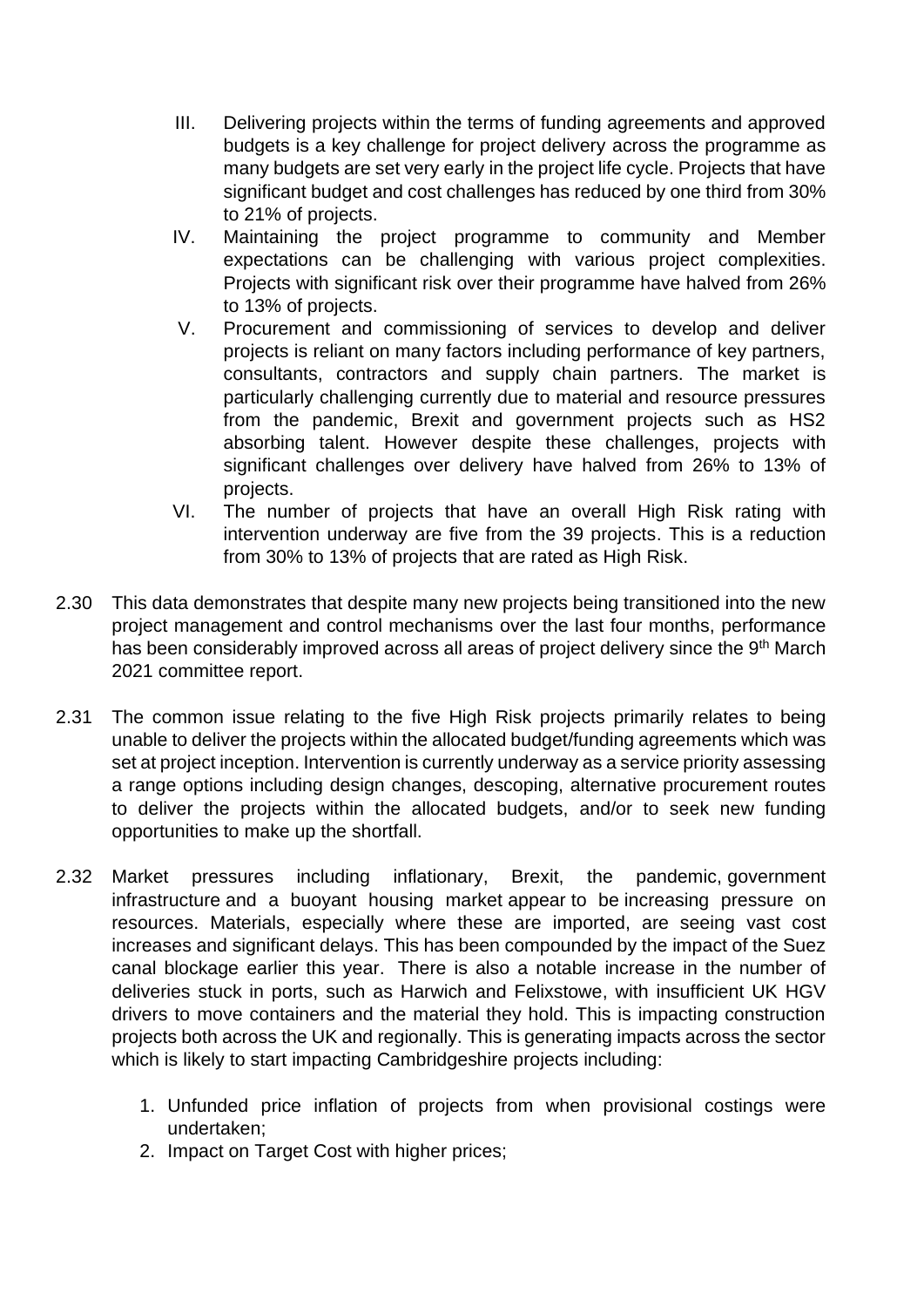- 3. Lower interest from supply chain i.e. contractors can choose customers in a buoyant / strong market;
- 4. Lack of competition and companies quoting to work in Cambridgeshire or only at a higher charge;
- 2.33 The new Project Delivery service emerging from the recent Place and Economy restructure, has been broadened to include a Project Management Office and the Contracts and Commissioning function, both designed to support effective and efficient project delivery. Project Delivery continue to work closely with the Project Assurance Group and Internal Audit to drive further improvements over coming months as more projects will be migrated into Project Delivery from wider across the directorate.

# 3. Alignment with corporate priorities

3.1 Communities at the heart of everything we do

Development of the highway network, and associated infrastructure, improved links between communities.

3.2 A good quality of life for everyone

Provision and development of infrastructure, including the highway network allows residents and visitors to move around the county freely, supporting the economy and access to services including recreation and leisure. Additionally it encourages healthy journeys including those by public transport and non-motorised use, such as walking, cycling and equestrian.

3.3 Helping our children learn, develop and live life to the full

Provision and development of infrastructure, including the highway network helps children to access schools and leisure services. It also promotes non-motorised users including cycling and walking with the accompanying health benefits.

#### 3.4 Cambridgeshire: a well-connected, safe, clean, green environment

Provision and development of infrastructure, including the highway network allows residents and visitors to move around the county freely, supporting the economy and access to services. Additionally it encourages healthy journeys including those by public transport and non-motorised use, such as walking and cycling reducing carbon emissions and use of the motor vehicle.

3.5 Protecting and caring for those who need us

NA

4. Significant Implications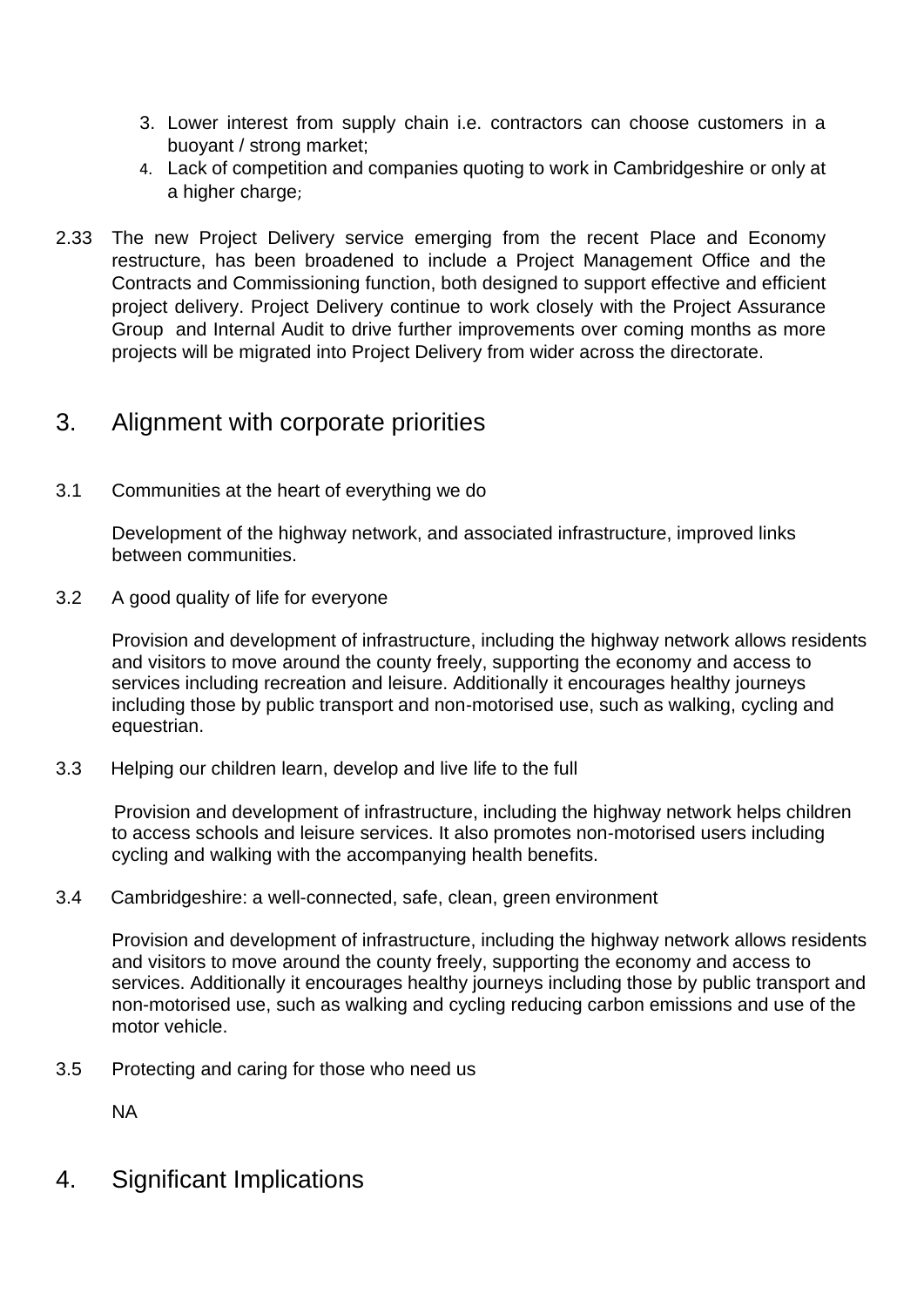#### **4.1 Resource Implications**

Resources to improve delivery of major infrastructure programmes and projects is being addressed through the restructure of Place and Economy.

#### **4.2 Procurement/Contractual/Council Contract Procedure Rules Implications**

This report includes measures and improvements relating to procurement and contract management relating to this, which are compliant with procurement rules and regulations.

#### **4.3 Statutory, Legal and Risk Implications**

There are no significant implications within this category

#### **4.4 Equality and Diversity Implications**

There are no significant implications within this category

#### **4.5 Engagement and Communications Implications**

This is built into the gateway framework for Project Delivery.

#### **4.6 Localism and Local Member Involvement**

Engagement with local communities and Members is catered for with effective project delivery and formalised through the 8 gateway project lifecycle.

#### **4.7 Public Health Implications**

There are no significant implications within this category

#### **4.8 Environment and Climate Change Implications on Priority Areas**

This is not a key decision, nor are there any significant implications within this category

**Have the resource implications been cleared by Finance?** Yes Name of Financial Officer: David Parcell

**Have the procurement/contractual/ Council Contract Procedure Rules implications been cleared by the LGSS Head of Procurement?** Yes Name of Officer: Henry Swan

**Has the impact on statutory, legal and risk implications been cleared by the Council's Monitoring Officer or LGSS Law?** Yes Name of Legal Officer: Fiona McMillan

**Have the equality and diversity implications been cleared by your Service Contact?** No Name of Officer: Elsa Evans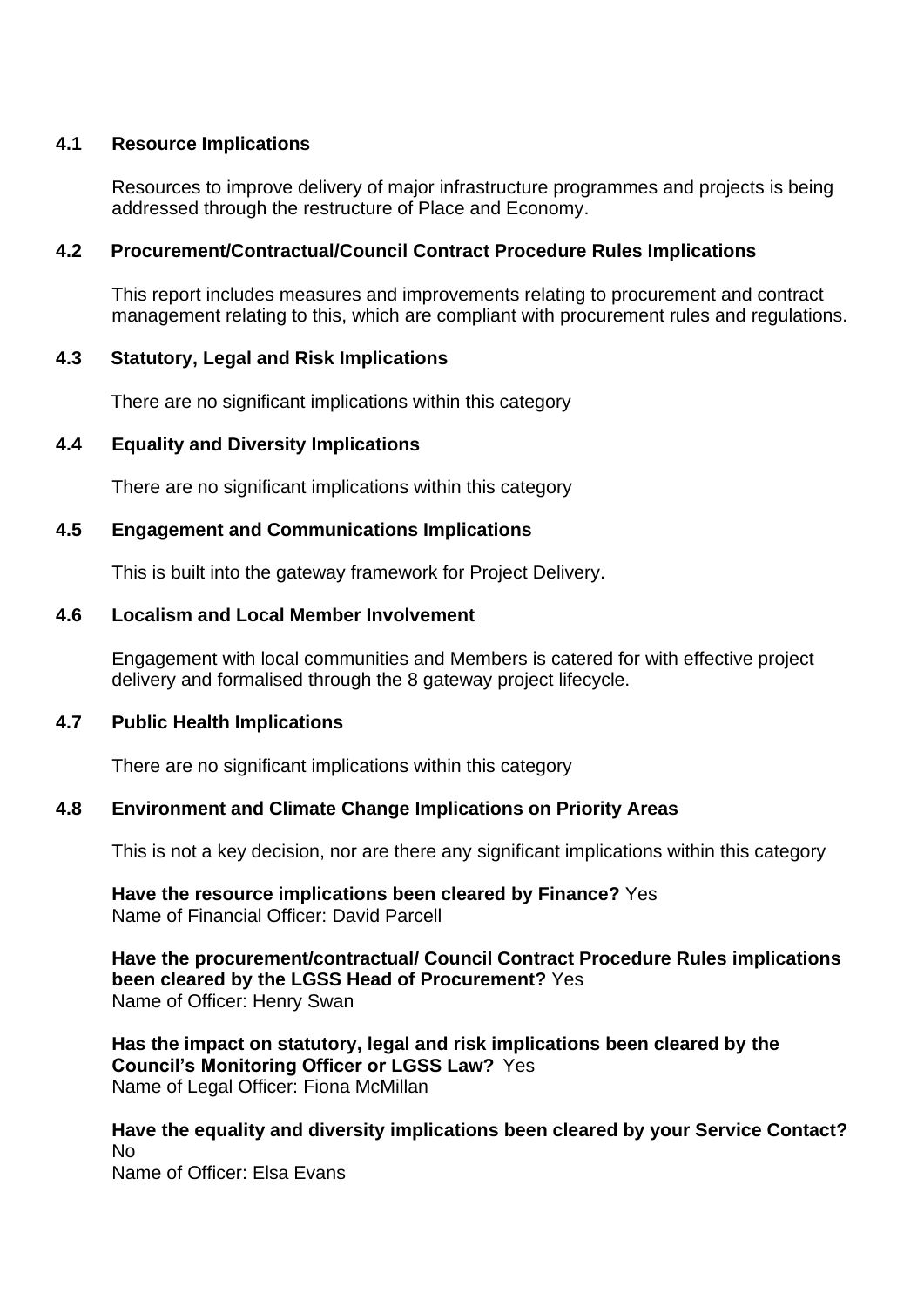**Have any engagement and communication implications been cleared by Communications?** Yes Name of Officer: Sarah Silk

**Have any localism and Local Member involvement issues been cleared by your Service Contact?** Yes Name of Officer: Domonic Donnini

**Have any Public Health implications been cleared by Public Health** Not required Name of Officer: Kate Parker

**If a Key decision, have any Environment and Climate Change implications been cleared by the Climate Change Officer?** Not required Name of Officer: Emily Bolton

### 5. Source documents guidance

5.1 None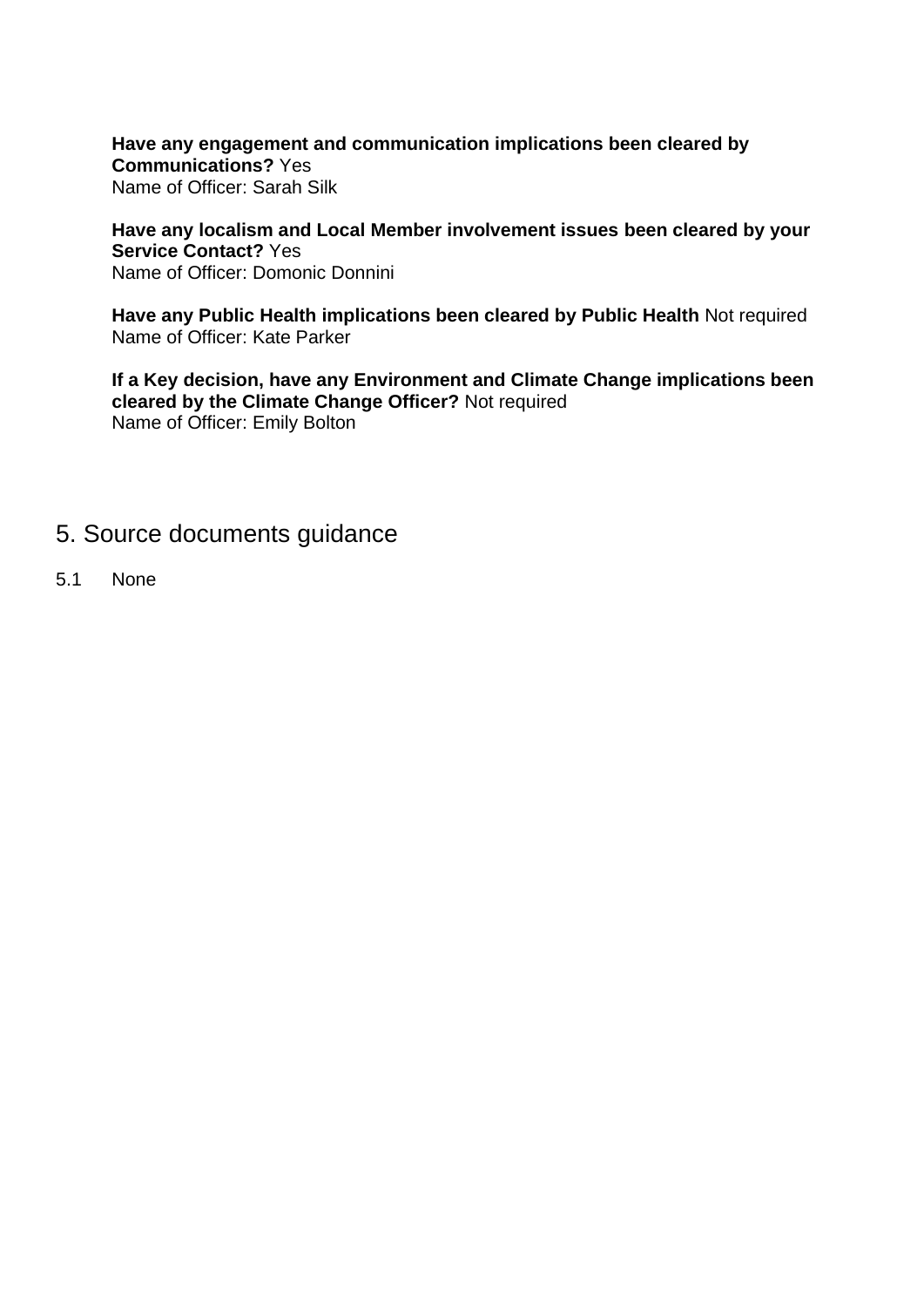

#### **APPENDIX 1: Governance Organogram for delivery of Infrastructure Projects**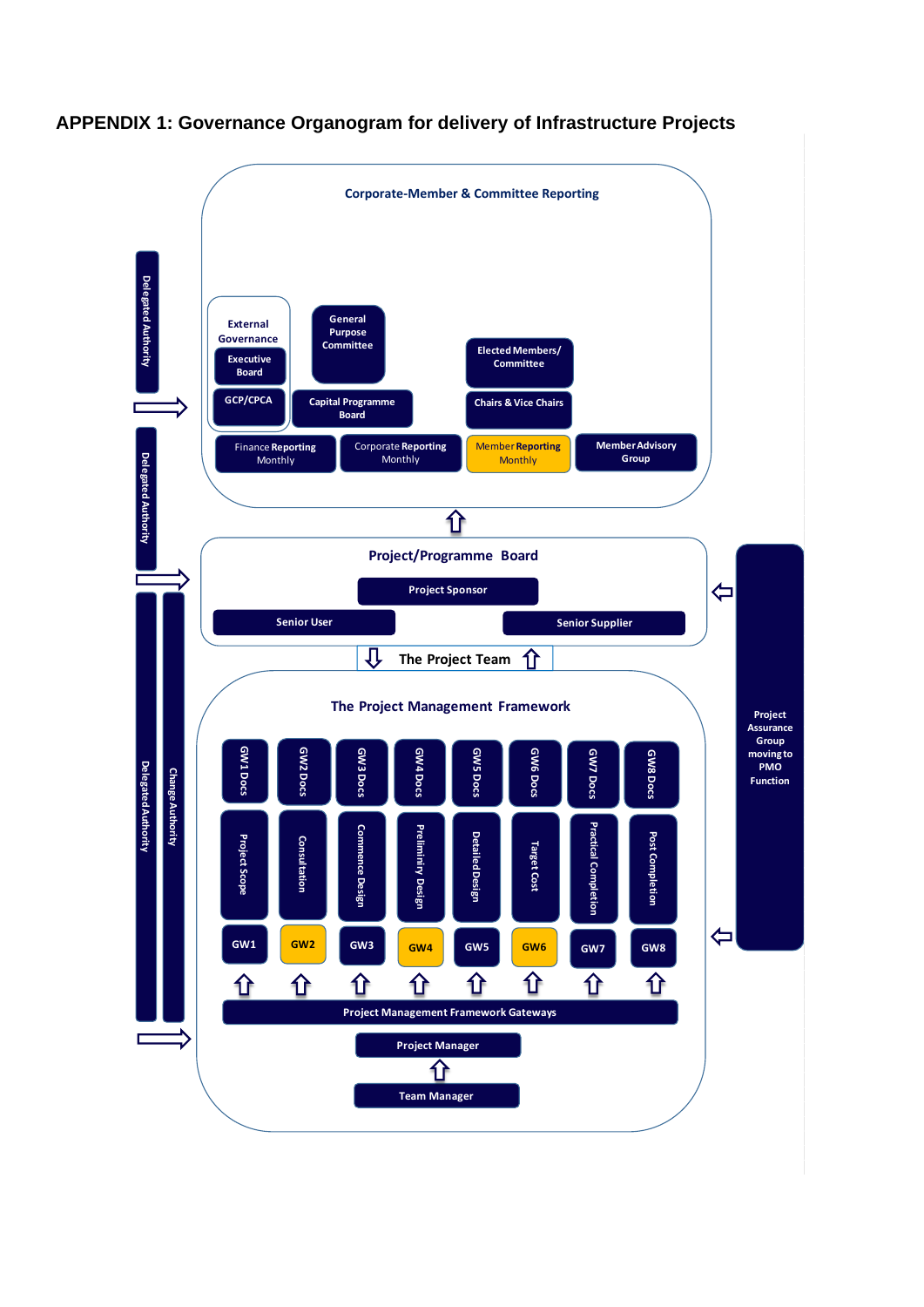

### **APPENDIX 2: Procurement Choices for delivery of Infrastructure Services**

**Note:** Consultancy Services via the Joint Professional Services have been made available from 1 June 2021, further widening the Procurement Choices for Project Delivery.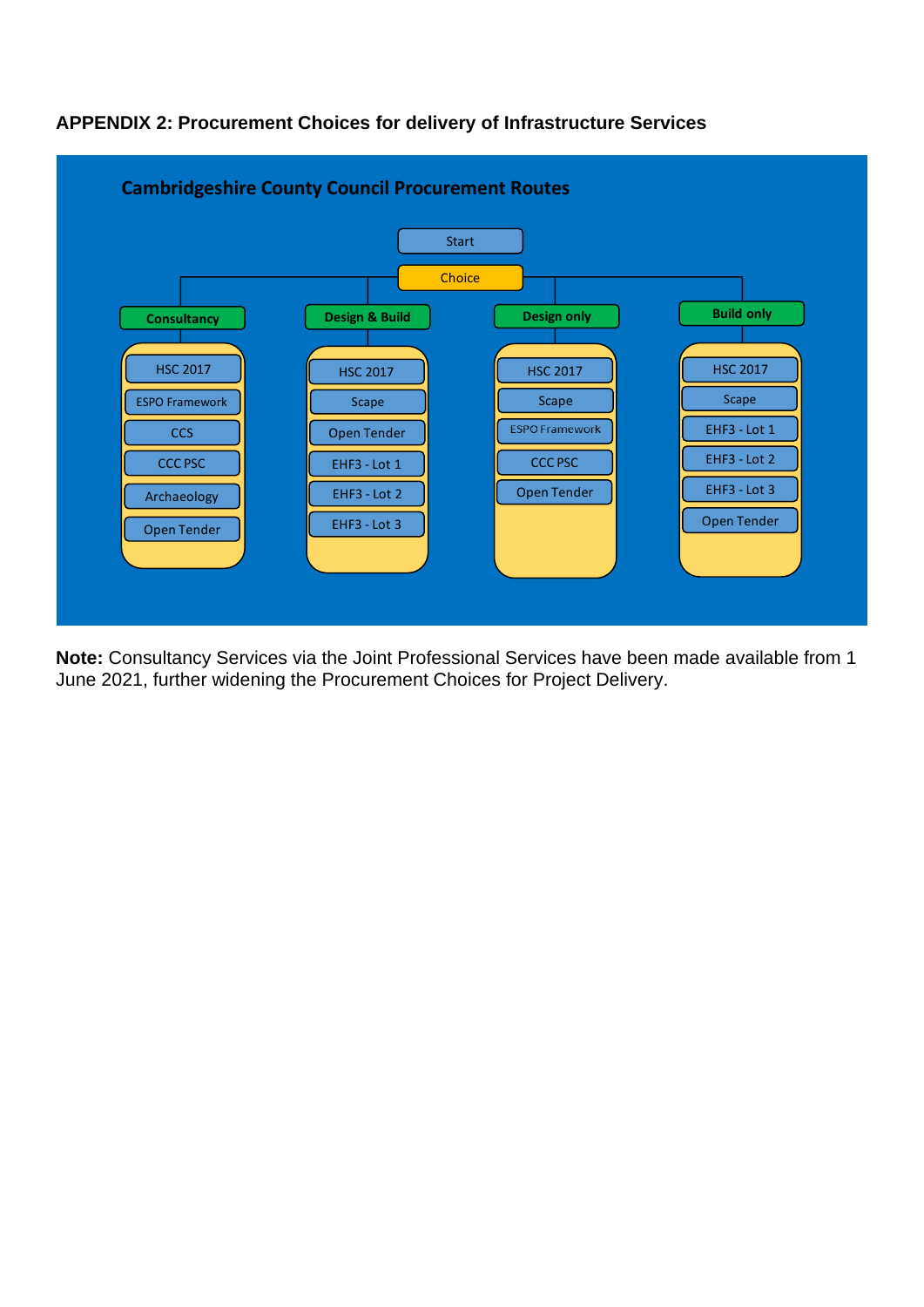# **APPENDIX 3: Major Infrastructure Project Risk Summary Dated 18 June 2021**

| <b>Scheme Name</b>                                                                                      | Design | Land | <b>Budget</b> | Prog | <b>Delivery</b> | Overall | Summary of key issues                                                                                                                 | Mitigation / Intervention<br>(where required)                                   |  |  |
|---------------------------------------------------------------------------------------------------------|--------|------|---------------|------|-----------------|---------|---------------------------------------------------------------------------------------------------------------------------------------|---------------------------------------------------------------------------------|--|--|
| <b>Active Travel</b><br>Programme 2                                                                     | M      | L    | L             | M    | M               | M       | Programme to be<br>confirmed and<br>delivered by end<br>March 2022                                                                    | Consult with<br>schemes, refine and<br>move into<br>construction                |  |  |
|                                                                                                         |        |      |               |      |                 |         | Re-design involves                                                                                                                    |                                                                                 |  |  |
| Bar Hill to<br>Longstanton<br>NMU1                                                                      | M      | M    | M             | M    | M               | M       | land issues / delay<br>due to adjacent<br>developer works                                                                             | Engagement with<br>land owners                                                  |  |  |
| Boxworth to A14<br>NMU <sub>2</sub>                                                                     | M      | M    | L             | L    | M               | M       | Land required with 4<br>owners                                                                                                        | Engage with land<br>owners and progress                                         |  |  |
| <b>Buckden to</b><br><b>Brampton NMU2</b>                                                               | M      | M    | L             | L    | L               | M       | funding with HE<br>Progress design<br>options, engage with<br>land owners/MoD<br>and progress funding<br>with<br>Sustrans/HE/CIL/S106 |                                                                                 |  |  |
| Cherry Hinton<br>Road                                                                                   | L      | L    | L             | L    | L               | L       | Design funded and<br>underway                                                                                                         | Funding for<br>construction will<br>need to be sourced<br>and secured           |  |  |
| Chisholm Trail<br>Coldhams<br>Common Package<br>Part A (footbridge<br>& link)                           | L      | L    |               | L    | L               | L       | Completed end June<br>to programme and<br>budget                                                                                      | Not required                                                                    |  |  |
| Chisholm Trail<br>Coldhams<br><b>Common Package</b><br>Part B (footway<br>widening / culvert<br>$/$ NR) | L      | H    |               | M    | M               | M       | Works designed and<br>construction<br>underway but<br>running over<br>commons consent<br>order                                        | Engagement<br>underway with City<br>Council over works<br>on Coldhams<br>Common |  |  |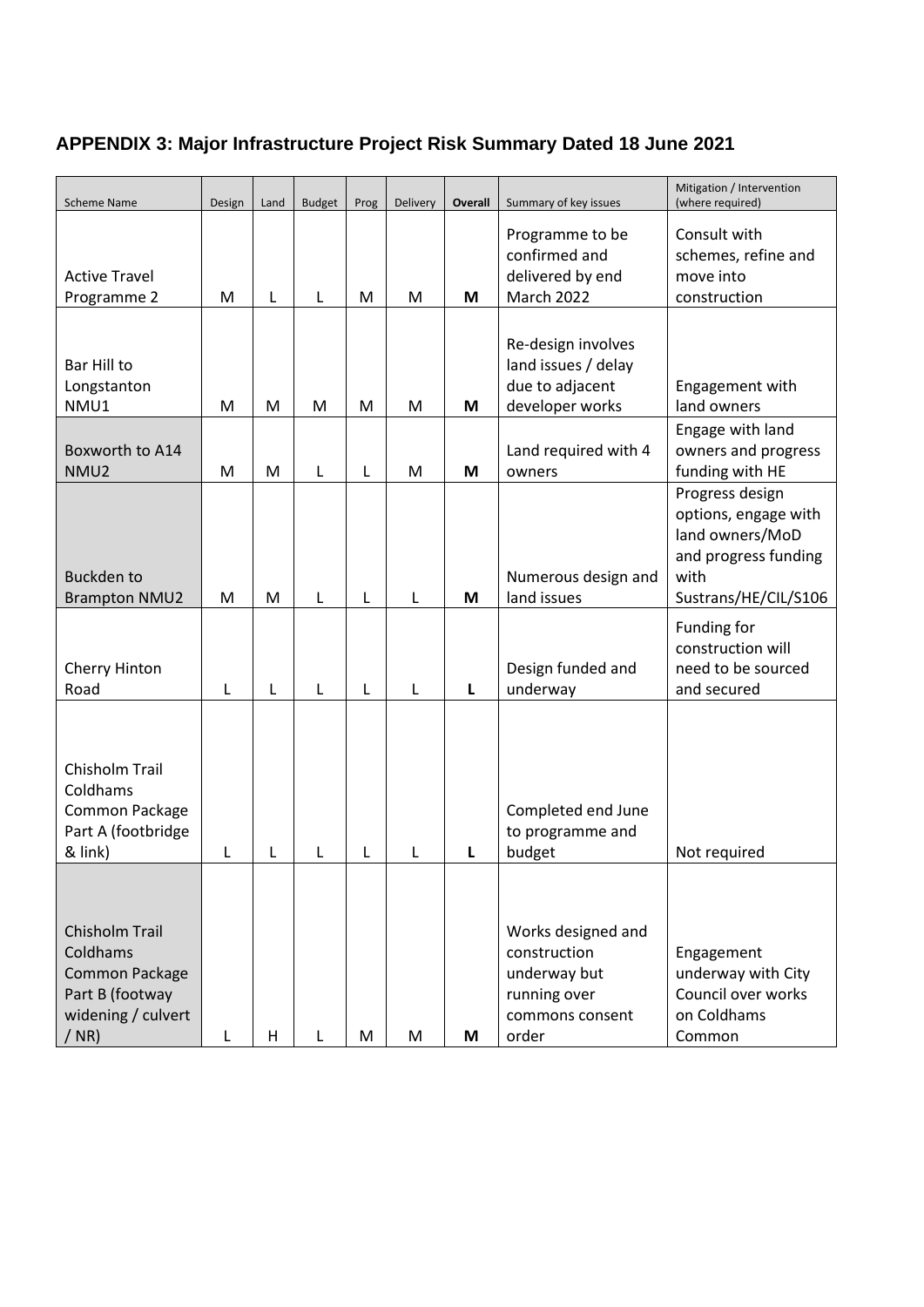| <b>Chisholm Trail</b><br>Fenn Road<br>Package                      | L | L | M | M | M | M | Design being finalised<br>for consultation<br>Pressures remain on                                               | Not required                                                                            |
|--------------------------------------------------------------------|---|---|---|---|---|---|-----------------------------------------------------------------------------------------------------------------|-----------------------------------------------------------------------------------------|
| Chisholm Trail<br>Phase 1                                          | L | M | M | M | M | M | programme including<br>land/planning/budget<br>for scheme<br>completion by<br>November 2021                     | Closely manage<br>contractor<br>performance and<br>progress land &<br>planning issues   |
| Downing St / St<br>Andrews                                         | L | L | L | L | L | L | <b>Traffic island</b><br>replaced by<br>contractor                                                              | Not required                                                                            |
| Dry Drayton<br>NMU <sub>2</sub>                                    | L | M | Г | L | M | M | Making good<br>progress over<br>CPO/land issue                                                                  | Engage with land<br>owners and progress<br>funding with HE                              |
| <b>Ely Stuntney</b><br>Cycleway                                    | L | M | M | M | M | M | Re-design for traffic<br>island involves third<br>party land take,<br>delaying construction                     | Engagement<br>underway with land<br>owner                                               |
| Girton Footpath 4<br>& 5 Upgrade<br>NMU2                           | M | M | L | L | M | M | Design and land<br>issues to be resolved<br>with college                                                        | Engage with land<br>owners & the college<br>and progress funding<br>with HE             |
| Girton to<br>Oakington NMU1                                        | M | M | M | M | M | M | Phase 1 under<br>construction & Phase<br>2 requires<br>engagement with<br>land owners and<br>additional funding | Engage with land<br>owners and progress<br>funding opportunities<br>including s106 & HE |
| Greenways<br>Programme                                             | L | L | L | L | L | Г | Early stages of design<br>and programme to be<br>agreed                                                         | Not required                                                                            |
| Hilton to<br><b>Fenstanton NMU2</b>                                | M | M | L | L | M | M | Design work and<br>options being<br>progressed                                                                  | Engage with HE<br>regarding funding                                                     |
| Huntingdon<br>railway station to<br><b>Alconbury Weald</b><br>NMU2 | M | M | L | L | M | M | Design options being<br>progressed for three<br>sections & numerous<br>land issues                              | Engage with Sustrans,<br>Urban Civic and HE<br>regarding funding                        |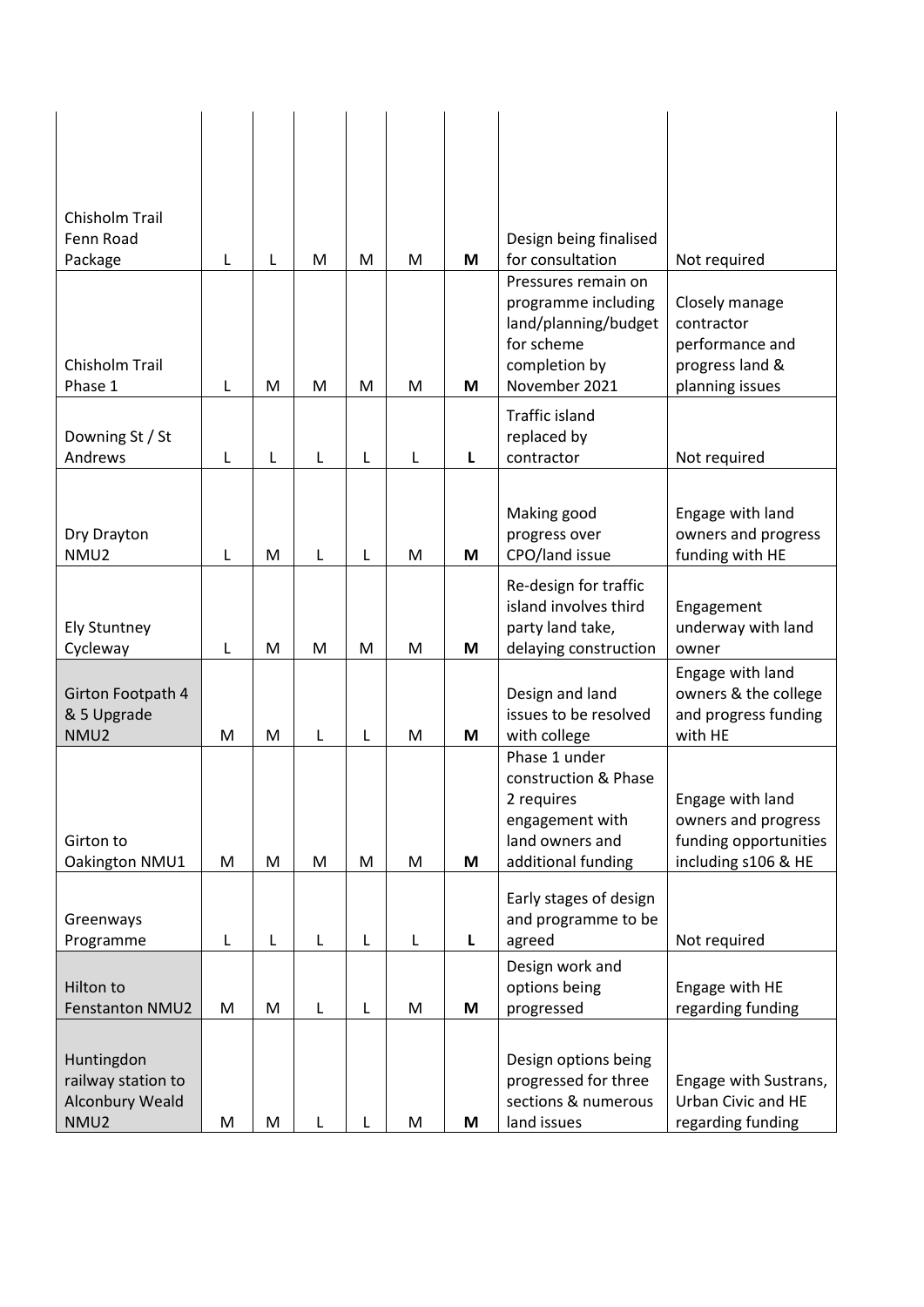| Huntingdon Road                |   |   |   |   |   |   |                                                                                                                                         |                                                                                                                           |  |  |
|--------------------------------|---|---|---|---|---|---|-----------------------------------------------------------------------------------------------------------------------------------------|---------------------------------------------------------------------------------------------------------------------------|--|--|
| ajd to Girton                  |   |   |   |   |   |   | Design options being                                                                                                                    | Engage with HE                                                                                                            |  |  |
| College NMU2                   | L | L | L | L | L | L | progressed                                                                                                                              | regarding funding                                                                                                         |  |  |
| Kings Dyke                     | M | M | M | M | M | M | Minor land issues<br>being resolved / poor<br>performance by NR is<br>causing challenges /<br>Star Pitt design issues<br>to be resolved | Resolve land issues<br>and engage with NR<br>over performance<br>issues / resolve Starr<br>Pitt design with<br>contractor |  |  |
|                                |   |   |   |   |   |   | Scheme completed to                                                                                                                     |                                                                                                                           |  |  |
|                                |   |   |   |   |   |   | programme and                                                                                                                           |                                                                                                                           |  |  |
| Lancaster Way<br>Roundabout    |   | L | L | L | L | L | budget subject to<br>RSA3 and closeout                                                                                                  |                                                                                                                           |  |  |
|                                | L |   |   |   |   |   | Objection from                                                                                                                          | Not required                                                                                                              |  |  |
|                                |   |   |   |   |   |   | <b>British Horse Society</b>                                                                                                            | Engage with British                                                                                                       |  |  |
| Longstanton                    |   |   |   |   |   |   | over surface                                                                                                                            | Horse Society and                                                                                                         |  |  |
| Bridleway 10                   |   |   |   |   |   |   | treatment being                                                                                                                         | local Cllrs to seek                                                                                                       |  |  |
| Upgrade NMU1                   | M | L | L | L | M | M | resolved<br>Negotiations with                                                                                                           | compromise                                                                                                                |  |  |
|                                |   |   |   |   |   |   | college are                                                                                                                             |                                                                                                                           |  |  |
|                                |   |   |   |   |   |   | protracted but                                                                                                                          |                                                                                                                           |  |  |
| Maddingley Road                | L | M | L | L | L | Г | making progress                                                                                                                         | Not required                                                                                                              |  |  |
| March Future                   |   |   |   |   |   |   | Initial review has                                                                                                                      |                                                                                                                           |  |  |
| <b>High Street</b>             |   |   | н |   | M |   | raised concerns                                                                                                                         | Options being<br>considered                                                                                               |  |  |
| Project                        | M | L |   | M |   | M | regarding budget                                                                                                                        |                                                                                                                           |  |  |
| March Major                    |   |   |   |   |   |   | Initial works<br>underway to review<br>costs and programme<br>to feed into Business                                                     |                                                                                                                           |  |  |
| <b>Highway Projects</b>        | L | M | L | L | L | L | Case                                                                                                                                    | Not required                                                                                                              |  |  |
|                                |   |   |   |   |   |   |                                                                                                                                         | Remaining schemes                                                                                                         |  |  |
|                                |   |   |   |   |   |   | Some minor                                                                                                                              | are being                                                                                                                 |  |  |
| <b>March Minor</b><br>Projects | L | L | L | L | M | L | challenges regarding<br>delivery                                                                                                        | programmed for<br>delivery                                                                                                |  |  |
|                                |   |   |   |   |   |   |                                                                                                                                         |                                                                                                                           |  |  |
|                                |   |   |   |   |   |   | Significant land take<br>required / Initial<br>works underway to<br>review costs and                                                    |                                                                                                                           |  |  |
| March Northern                 |   |   |   |   |   |   | programme to feed                                                                                                                       | Design options being                                                                                                      |  |  |
| Link Road                      | L | M |   |   |   |   | into Business Case                                                                                                                      | considered                                                                                                                |  |  |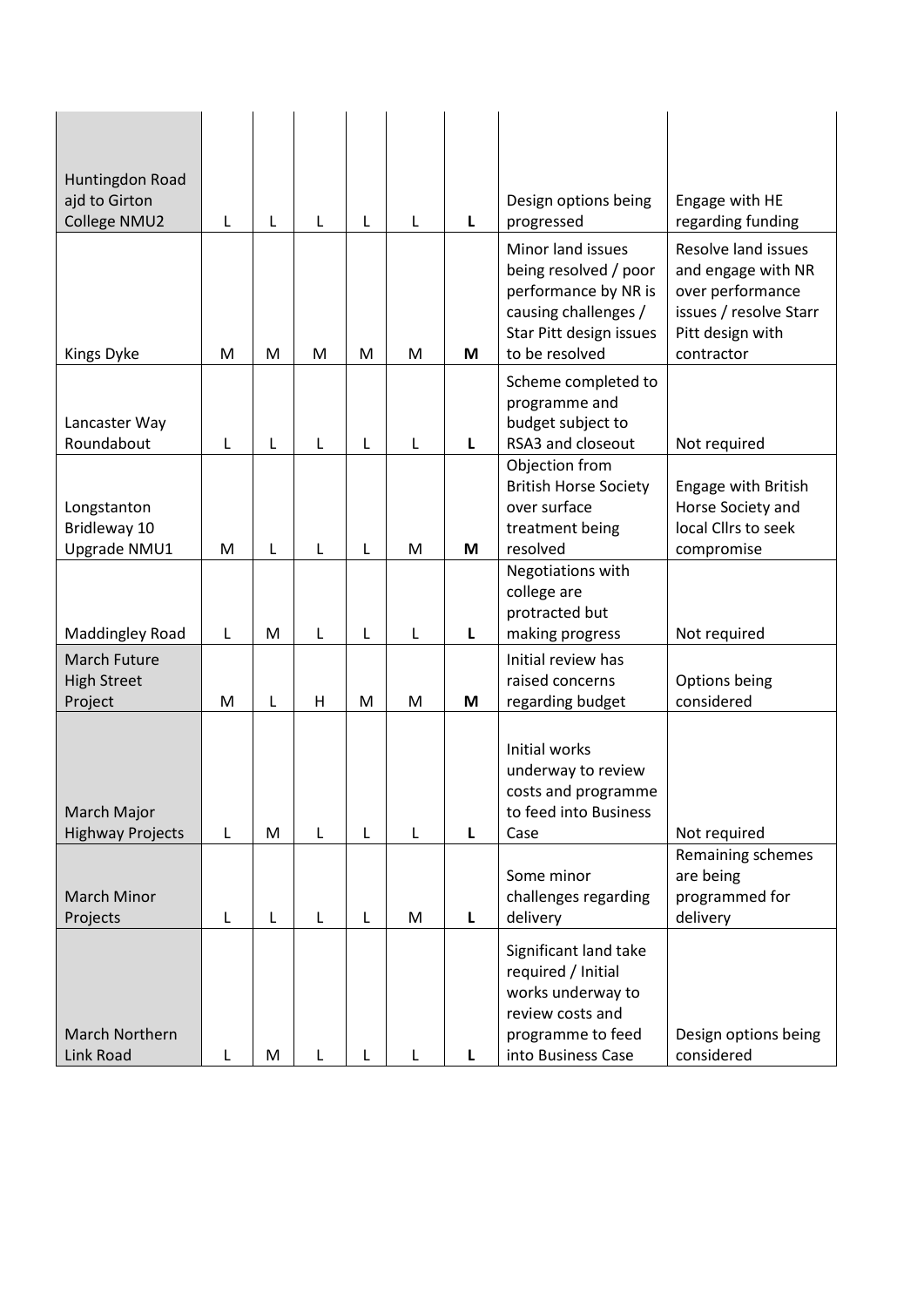| <b>March Pedestrian</b><br>& Cycling Strategy                                |   |   |   |   |   |   | Initial schemes being<br>reviewed and worked                                                                                                              |                                                                                                                         |  |  |  |
|------------------------------------------------------------------------------|---|---|---|---|---|---|-----------------------------------------------------------------------------------------------------------------------------------------------------------|-------------------------------------------------------------------------------------------------------------------------|--|--|--|
| Projects                                                                     | L | L | L | L | L | L | into programme                                                                                                                                            | Not required                                                                                                            |  |  |  |
| Northstowe Bus<br>Link                                                       | L | L | H | H | H | н | Forecast construction<br>costs exceed budget<br>and risks remain over<br>delivery/programme                                                               | Consider alternative<br>options for delivery<br>to reduce<br>construction costs                                         |  |  |  |
| Papworth to<br>Cambourne<br>NMU1                                             | L | L | Н | Н | Н | н | Previous design<br>issues have been<br>resolved / Budget<br>shortfall delaying<br>construction                                                            | Consider alternative<br>options for delivery<br>and further<br>engagement with HE<br>underway for<br>additional funding |  |  |  |
| Paxton to St<br><b>Neots NMU2</b>                                            | M | M | M | L | L | M | Design options being<br>considered along<br>with impacts on land<br>acquisition                                                                           | Engage with HE<br>regarding funding                                                                                     |  |  |  |
| <b>Ring Fort Path</b>                                                        | M | H | L | M | M | M | Design being finalised<br>with HE / Land owner<br>is being challenging<br>delaying delivery                                                               | Engagement with<br>land owner and HE<br>ongoing                                                                         |  |  |  |
| <b>Spencer Drove</b><br>Soham-access to<br><b>Arts Centre</b>                | L | L | H | M | M | М | Cost and programme<br>challenges including<br>delays relating to use<br>of Spencer Drove as<br>haul road from<br>adjacent Soham<br><b>Station Project</b> | Engagement with<br>adjacent NR project<br>underway to agree<br>programme                                                |  |  |  |
| St Ives Transport<br><b>Study Programme</b>                                  | L | L | L | L | L | L | Initial scoping and<br>outline design<br>underway                                                                                                         | Not required                                                                                                            |  |  |  |
| <b>St Neots Future</b><br><b>High Street</b><br>Transport<br>Programme       | M | L | H | M | M | M | Initial review has<br>raised concerns<br>regarding budget                                                                                                 | Options being<br>considered                                                                                             |  |  |  |
| Swavsey<br>Cambridgeshire<br><b>Guided Bus link-</b><br>maintenance<br>track | M | M | L | L | L | L | Scheme requires<br>support for<br><b>Environment Agency</b>                                                                                               | Pursue innovative<br>design in<br>collaboration with<br><b>Environment Agency</b>                                       |  |  |  |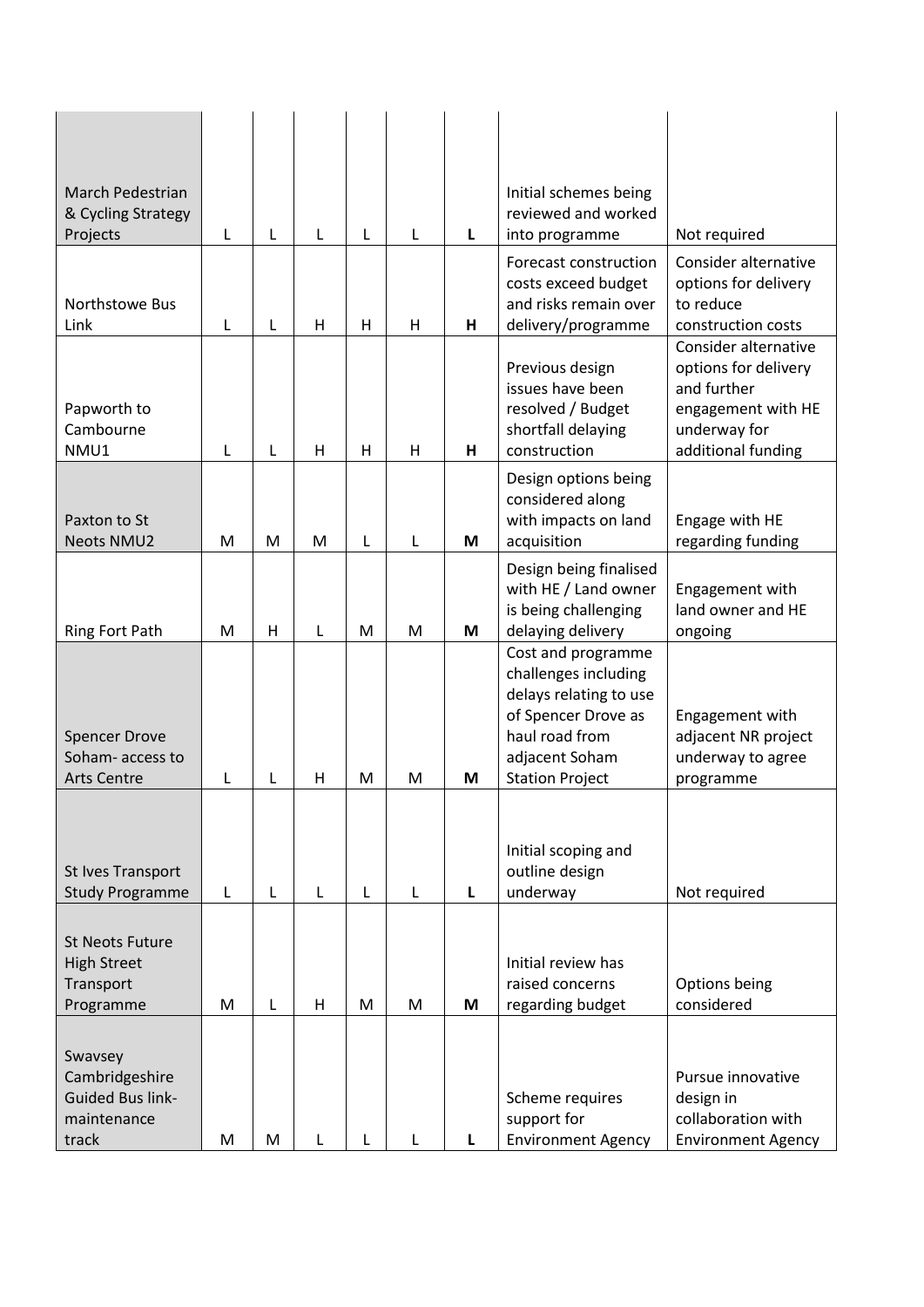| <b>WAS Broadend</b><br>Road/A47 rbt<br>(BER2)                      | M | м | H | н | H | н | Land issue designed<br>out / challenges<br>remain over costs<br>and programme | Options being<br>considered and<br>engagement with<br>stakeholders<br>underway                              |
|--------------------------------------------------------------------|---|---|---|---|---|---|-------------------------------------------------------------------------------|-------------------------------------------------------------------------------------------------------------|
| WAS Elm High<br>Road/A47 (EH1)                                     | M | M | H | н | H | н | Stats issues resolved<br>/ challenges remain<br>over costs and<br>programme   | Options being<br>considered and<br>engagement with<br>stakeholders<br>underway                              |
| WAS Elm High<br>Road/Weasenham<br>Ln rbt (EH7B)                    | L | н | H | н | H | н | Land/property issues<br>/ challenges remain<br>over costs and<br>programme    | Property being<br>acquired / options<br>being considered and<br>engagement with<br>stakeholders<br>underway |
| <b>Wood Green</b><br>A1198 to<br>Godmanchester<br>NMU <sub>2</sub> |   | M | M | M | M | M | Design work being<br>progressed                                               | Engage with HE<br>regarding funding                                                                         |